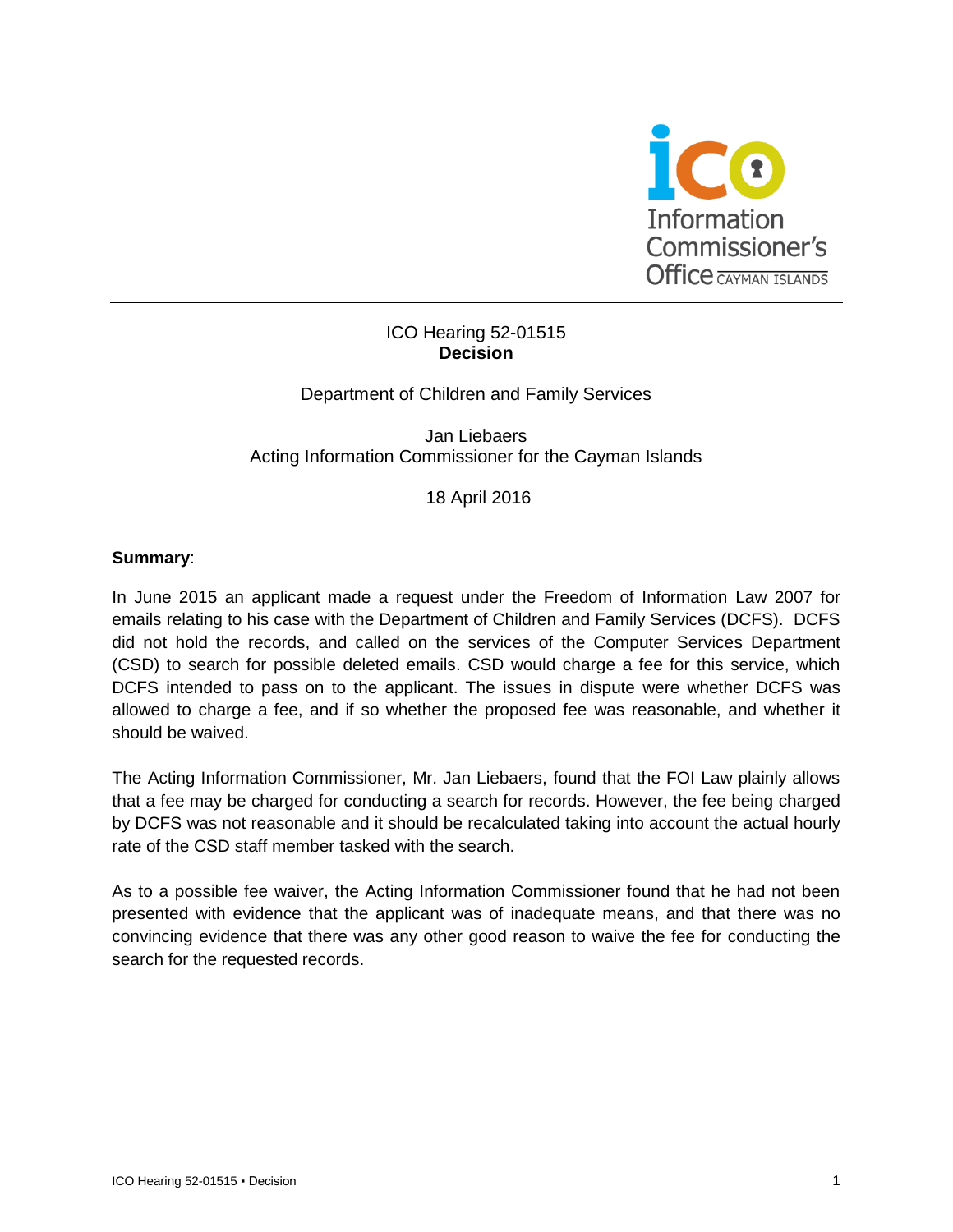# **Statutes<sup>1</sup> Considered:**

*Freedom of Information Law 2007 Freedom of Information (General) Regulations 2008*

## **Contents:**

# **A. INTRODUCTION**

- [1] On 10 June 2015 the Applicant submitted a request to the Department of Children and Family Services (DCFS) for "a copy of all emails received from any agent at DCFS by myself from 2013-2014, and equally unearth any email that may have been deleted."
- [2] On 22 June 2015 the Applicant requested an update of the request and was provided with an acknowledgement letter from the Information Manager (IM). In the emailed response, the IM requested confirmation from the Applicant to proceed with a search for all emails between a named Social Worker at DCFS, and the Applicant. The Applicant confirmed, writing, "…yes, I would like a copy of all emails sent between [the social worker] and I, including those that she elected not to respond to."
- [3] On 24 July 2015 the Applicant requested an update and DCFS responded to the applicant on the same day stating that the Department was taking a 30-day extension under section 7(4).
- [4] On 31 July 2015 the Applicant was asked to provide a date range for the requested records and advised that there may be fees relating to the search for the records if a date range was not

l

<sup>1</sup> In this decision all references to sections are to sections under *the Freedom of Information Law, 2007*, and all references to regulations are to the *Freedom of Information (General) Regulations 2008*, unless otherwise specified. At the time the request in this case was made the 2015 revision of the FOI Law had not yet been gazetted, and therefore this Decision is made under the 2007 version of the FOI Law.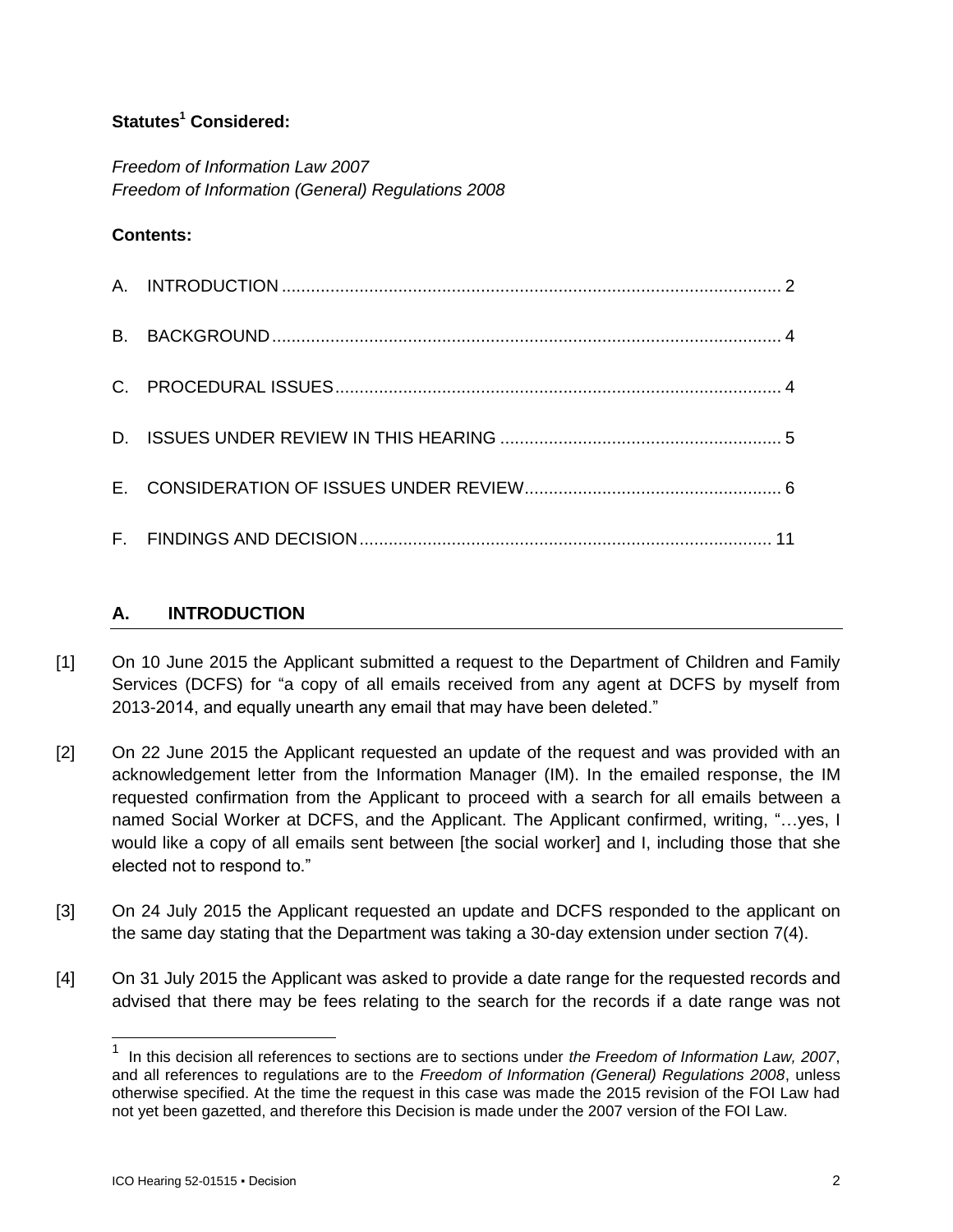provided. On 3 August 2015 the Applicant confirmed the date range was from 10 to 26 February 2014.

- [5] Apparently, the emails were not contained in DCFS' filing system, and DCFS contacted Computer Services Department (CSD) which offered two search alternatives: option one allowed CSD to recover emails for the specific dates mentioned, the recovery would be quick and at no cost, however, lengthy emails and deleted emails would not be recovered; and option two provided a much broader search which would incur a cost as this type of search would recover all emails, including lengthy and deleted ones. CSD estimated that the second search would require two to three restores, with each restore taking approximately ten hours with five of those hours requiring manual labour at a projected cost of CI\$108.00 per hour totaling CI\$1,620.00. DCFS stated that any costs would have to be borne by the Applicant. On 3 September 2015, the Applicant agreed to option one.
- [6] On 11 September 2015 the Applicant was provided with the records located by CSD. However, the Applicant advised that some of the requested emails were still missing. The Applicant noted three specific emails which should have been a part of the records already released. The Applicant felt certain there should be more records because the Applicant sent the three missing emails to DCFS. DCFS advised the Applicant that they did not have the requested records and a further search which would enable CSD to recover deleted emails would incur a cost to the Applicant.
- [7] On 16 September 2015 DCFS provided the Applicant with a revised fee estimate of CI\$540.00.
- [8] On 18 September 2015 the Applicant was not satisfied with having to pay a fee and applied to the Chief Officer (CO) in the Ministry of Community Affairs, Youth and Sports (MCAY&S) for a fee waiver under regulation 15(1).
- [9] On 30 September 2015 the CO acknowledged receipt of the request and on 30 October 2015 the request was denied by the CO.
- [10] On 6 November 2015 the Applicant appealed to the ICO and on 13 November 2015 the ICO accepted the appeal.
- [11] On 7 December 2015 the ICO confirmed with the Applicant that he did not want to request an amendment/annotation of the Social Inquiry Report relating to his case, but he did want that document to be changed and DCFS to acknowledge that it was poorly done.
- [12] The appeal could not be informally resolved and the matter was referred to for a formal decision.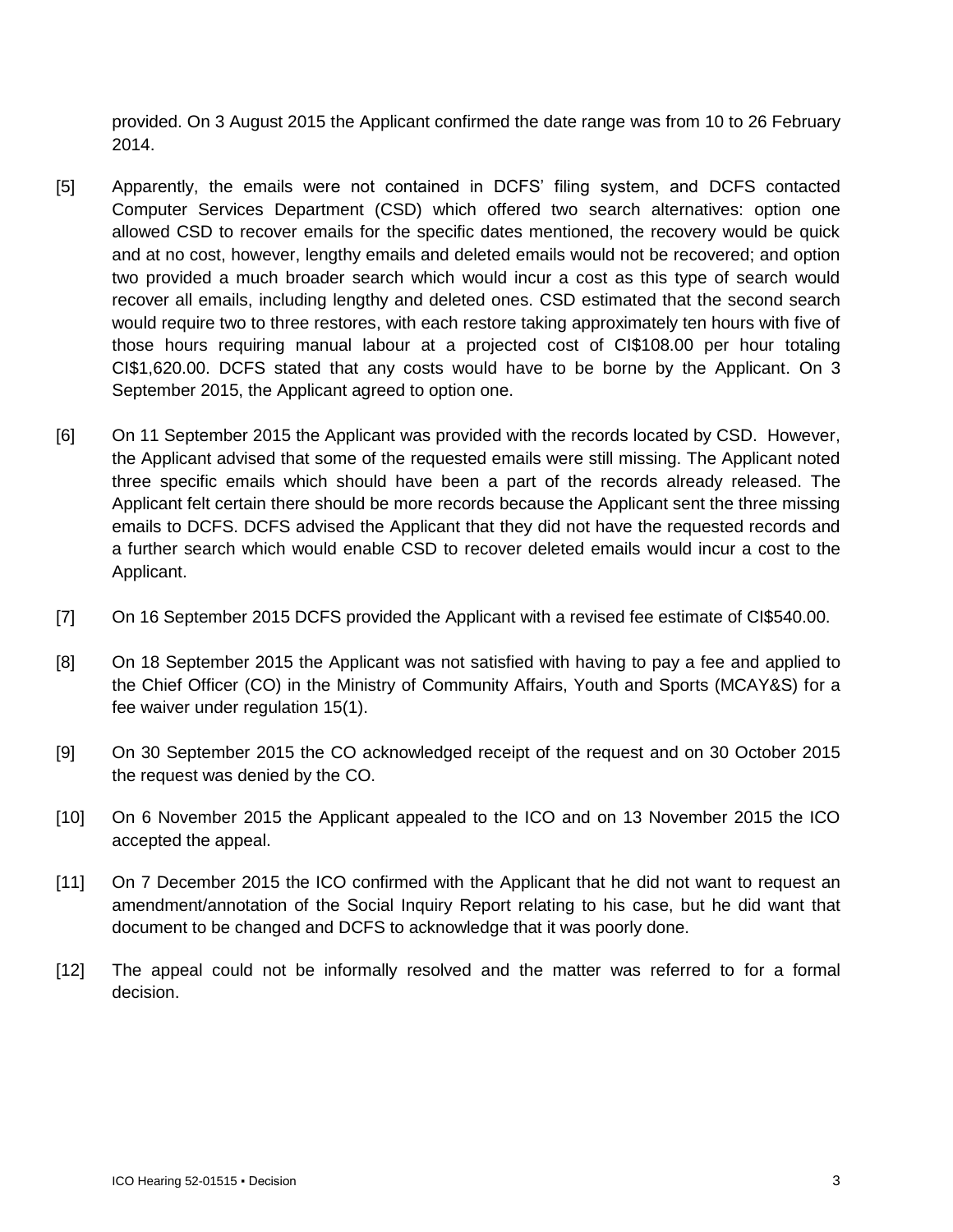## **B. BACKGROUND**

- [13] DCFS explains on its website that it exists to "encourage and promote self-sufficiency; to advocate, motivate and educate individuals and families, empowering them to realize their full potential thus functioning effectively as members of our society. This [is] achieved through the provision of therapeutic services and community based programmes…".
- [14] DCFS falls under the Ministry of Community Affairs, Youth and Sports which has a budget of over nineteen million dollars for the 2015/16 financial year.<sup>2</sup>

# **C. PROCEDURAL AND OTHER ISSUES**

## *Contents of the Fact Report*

- [15] Before I examine the issues brought forward by the Applicant in regards to the Fact Report I would like to remind public authorities and applicants that the Fact Report, as outlined in the ICO Appeals Policies and procedures, is created to provide a chronological synopsis of the request which lists the issues under review and the records in dispute. The Fact Report is not intended to list all the actions of any of the parties or be a vehicle for any party to deliver their arguments. Only undisputed facts critical to understanding the matters at issue are required in the Fact Report.
- [16] The Applicant's submission outlines two points which he would like to see corrected and recorded as matters of fact. DCFS contends that the items the Applicant wishes to have changed are matters of opinion and not facts.
- [17] The first item the Applicant wanted included in the Fact Report relates to the circumstances of 11 September 2015, namely the three emails the Applicant claims are missing. The Applicant asked that the following sentence be included, "The applicant is certain of this, as well, because during a phone conversation with the social worker who completed the social inquiry report, she made mention that she had in fact seen the emails."
- [18] DCFS asserts that there is no record of a telephone conversation between the social worker and the Applicant regarding the emails, and the Applicant has no corroborating evidence related to the supposed admission by the social worker. Therefore this statement should not be included as fact.
- [19] While the parties are not in agreement as to whether the social worker admitted to viewing the three missing emails or not, there is no proof either way so I cannot agree that the Applicant's assertion is factually correct. However, the Applicant is free to argue that point in the arguments

 $\overline{a}$ <sup>2</sup> Cayman Islands Government *Annual Budget Statements: Year Ending 30 June 2016* p 411.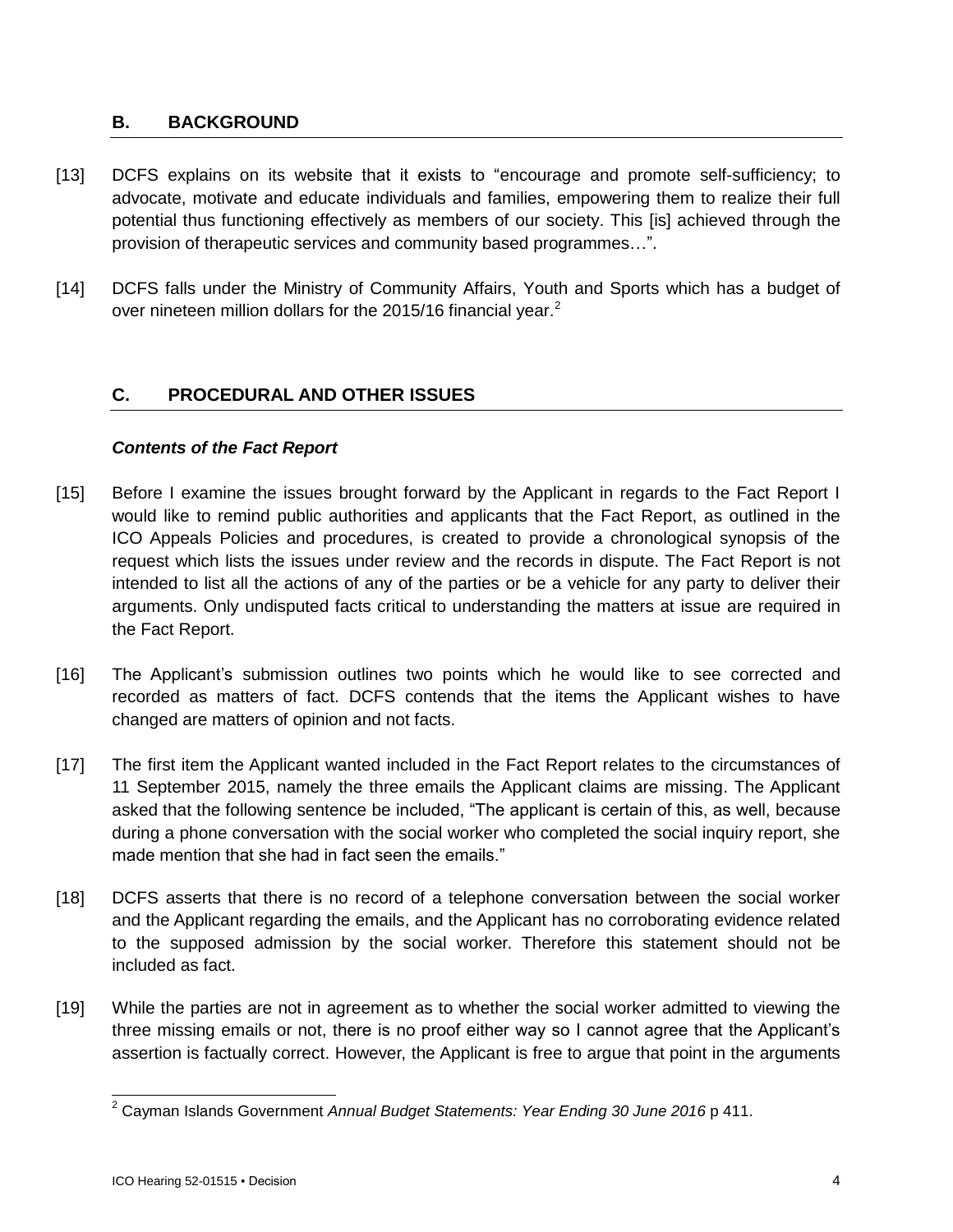submitted to me, and I do not believe the Applicant has been disadvantaged in any way by not including his disputed version of events in the Fact Report.

[20] The second item the Applicant wanted added to the Fact Report relates to the circumstances of 7 December 2015. The Applicant wanted the circumstances to reflect that not only did he desire that DCFS acknowledge that the report was poorly done but also,

> *that the report was completed with the intent to inappropriately and fraudulently sway a Grand Court decision, or offer an explanation for what is perceived to be a fraudulent report. The applicant is comfortable with an annotated document, so long as it equally acknowledges the previous misleading information, and takes measures to correct the trauma caused as a result of the social inquiry report, which continues to this day.*

[21] This change does not add anything to the factual nature of the report and raises another issue which is not before me at this time, namely a request to amend or annotate the Social Inquiry Report which the Applicant takes issue with. Again, I do not believe this change to the Fact Report was necessary and rejecting its inclusion did not disadvantage the Applicant in any way. This change was therefore not made to the Fact Report.

### *Late time extension by DCFS*

- [22] Under section 7(4) a public authority must respond to a request within 30 calendar days. It may extend that 30 days for up to a maximum of another 30 days where there is reasonable cause for such extension.
- [23] The Applicant's request was made on 10 June 2015 and DCFS failed to take an extension until 24 July 2016. Even if DCFS could argue that the initial request did not have enough information to reasonably identify the records being sought, and that is why it sought clarification on 22 June 2015, the extension was late.
- [24] Public Authorities, including DCFS, need to recognize that processing time cannot be extended once the initial time allotted has already expired. Applicants must be informed of any extension before expiry of the initial period for responding.
- [25] Consequently, DCFS did not meet its obligation to respond to the Applicant within the statutory timelines.

### **D. ISSUES UNDER REVIEW IN THIS HEARING**

- [26] The issues under review in this Hearing are:
	- **1) Is the Public Authority allowed to charge a fee for searching for the requested records, and, if so:**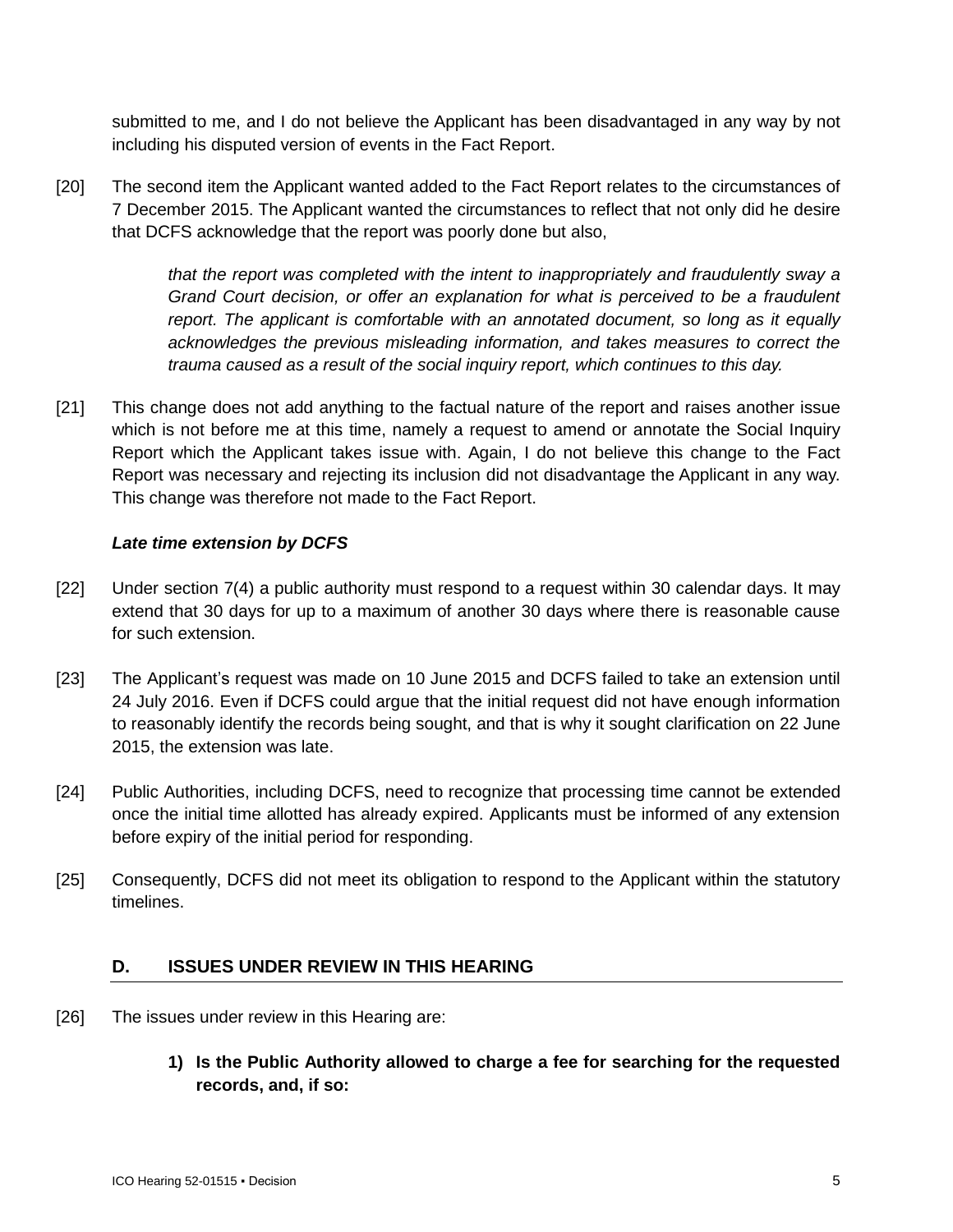- **a. is the proposed fee reasonable in the circumstances of this case; and,**
- **b. should the fee otherwise be waived pursuant to regulation 15(1)?**

## **E. CONSIDERATION OF ISSUES UNDER REVIEW**

- **1) Is the Public Authority allowed to charge a fee for searching for the requested records, and, if so:**
	- **a. is the proposed fee reasonable in the circumstances of this case; and,**
	- **b. should the fee otherwise be waived pursuant to regulation 15(1)?**
- [27] Section 13 provides:

*(1) The communication of information may be made conditional upon the*  payment by the person making the request of a reasonable fee which shall not *exceed the actual cost of searching for, reproducing, preparing and communicating the information.*

- *(2) The Cabinet may make regulations providing-*
	- *(a) for the manner in which fees are to be calculated;*
	- *(b) maximum fees payable, which shall not exceed the cost referred to in subsection (1); and*
	- *(c) that no fee is to be charged in relation to certain cases.*

*(3) For purposes of clarification, no fee shall be charged for a request for information but if the information is to be provided, the fee shall, in accordance with subsection (1), be charged for the provision of that information.*

### [28] Regulation 15(1) provides:

(1) *No fee shall be charged where the chief officer or information manager is of the view that the applicant is of inadequate means or for any other good reason.*

### The position of DCFS:

- [29] DCFS writes that when it believes the cost of complying with a request would be excessive it should be allowed to charge fees to recover those costs and this would include charging for time spent searching for the records.
- [30] DCFS did an internal search for the records but could not locate the records. It now requires Computer Services Department (CSD) to search for the emails to verify whether they may have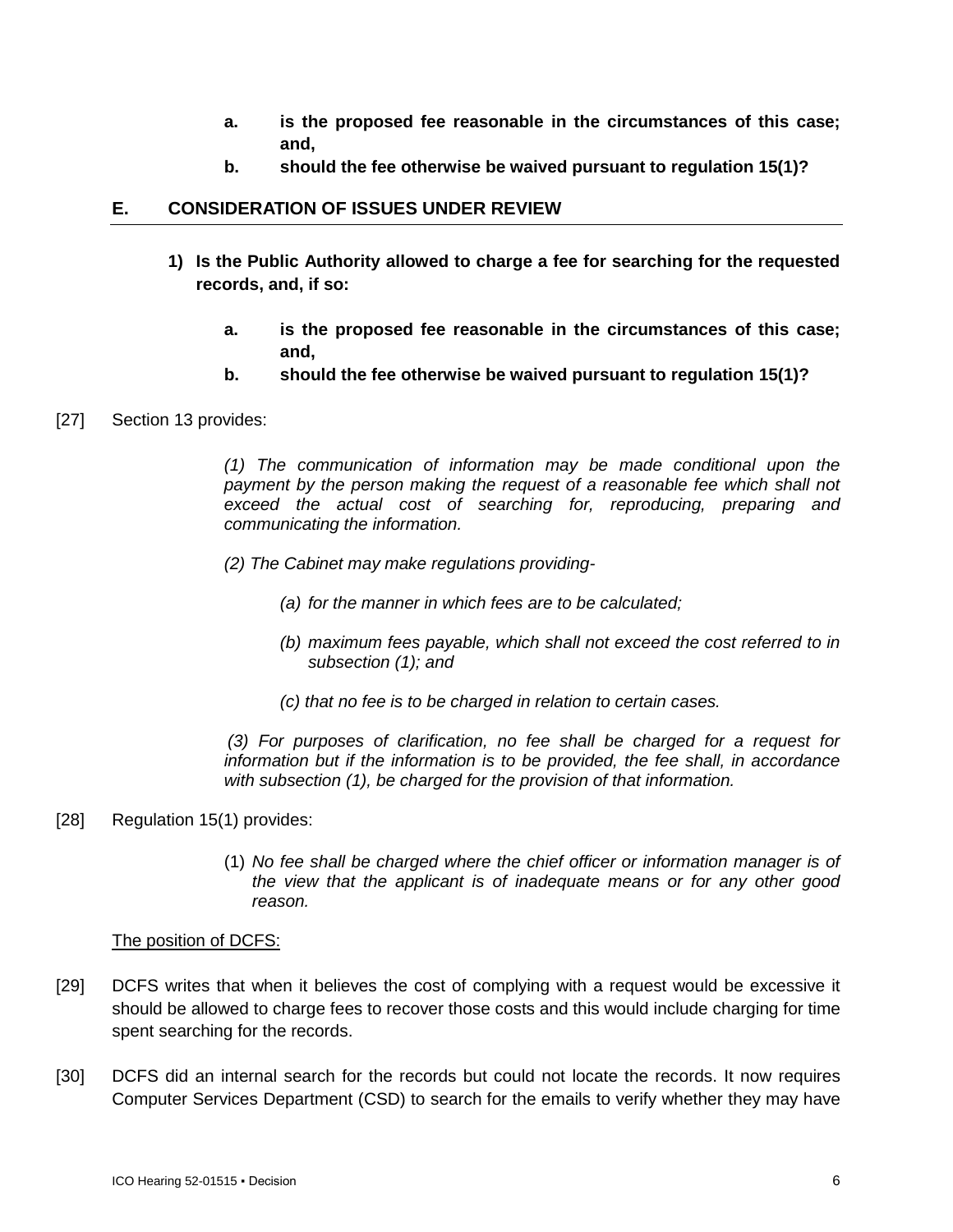been deleted by the employee to which they were sent. DCFS opines that it is not the entity charging the fee but rather it is CSD, which falls under the Ministry of Home Affairs, that is charging the fee and DCFS has no authority to waive the fee under these circumstances.

- [31] DCFS admits that if CSD was not willing to waive the costs of doing the search on its behalf then DCFS would be required to absorb the cost of searching for the emails. However, it argues that as the Applicant already has a copy of the emails in his possession it would be a waste of time and resources to absorb the cost for conducting the search.
- [32] Even if DCFS was able to waive the fee it states that the Applicant has not provided a good reason to do so. It submits that "there is no evidence that the fee waiver or reduction of fees associated with this request is in the public interest or likely to contribute significantly to public understanding of the operations or activities of the government".

#### The position of the Applicant:

- [33] The Applicant believes no fee should be charged at all because DCFS wrote that if a very specific date range was provided for the emails being sought then no fee would be levied. A specific date range was provided by the Applicant.
- [34] The Applicant argues that the fee is unreasonable because the manpower costs of CSD providing services to the rest of government should be absorbed by the entities receiving CSD's services. Even though a cost is being "passed-along" by CSD to DCFS it is within DCFS' authority to absorb that cost.
- [35] If the fee is not considered unreasonable then the Applicant argues that there are nonetheless good reasons for it to be waived and there is also a public interest in doing so.
- [36] The Applicant alleges a social worker deliberately deleted emails sent to her related to setting up a meeting with the Applicant. This alleged deletion of the emails enabled the social worker to create an allegedly fraudulent Social Inquiry Report by including a sentence in it which stated that the social worker contacted the Applicant and attempted to set up a meeting but never received a response.
- [37] The Applicant writes that if the social worker did write that allegedly incorrect statement in the Social Inquiry Report, then DCFS might somehow be "harboring renegade social workers" and it would be in the public interest to expose and remove such people. The Applicant alleges that locating the deleted emails may reveal discriminatory policies or procedures used by DCFS.
- [38] The Applicant also writes that fees should not be charged because the Applicant does not have the financial means to pay, something "DCFS is well aware of, as they completed the Social Inquiry Report which covered personal finances".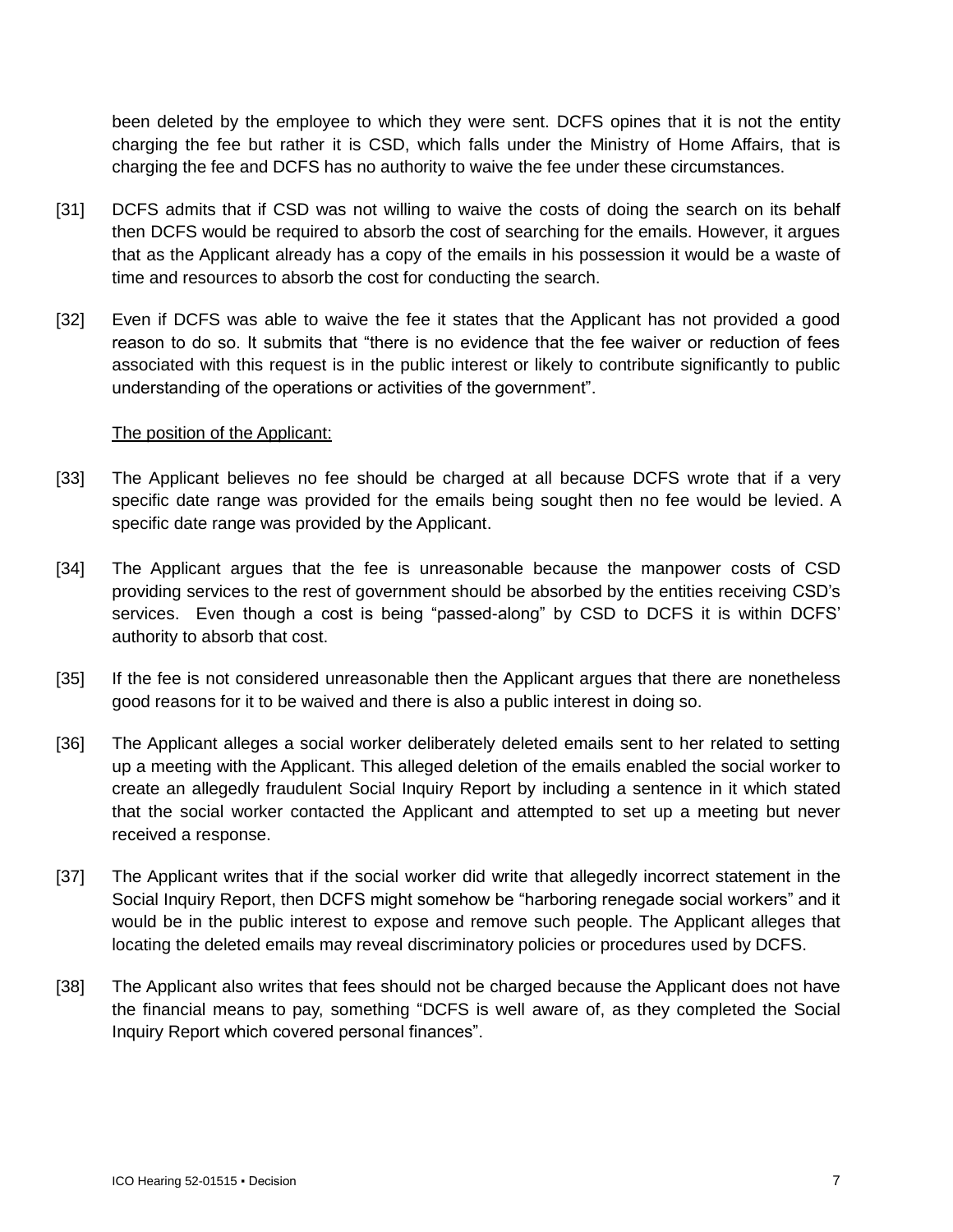### Discussion:

#### *Is the Public Authority allowed to charge a fee for searching for the requested records?*

- [39] DCFS argues that when the cost of complying with a request is excessive it should be able to charge fees to recover those costs. Its submission does not relate this argument to the fee provisions in the FOI Law or Regulations.
- [40] The Applicant does not argue that a fee cannot ever be charged for searching, but rather states that a fee is unreasonable under the circumstances of this case, or in the alternative, even if it is reasonable, the fee should be waived for the above stated reasons.
- [41] Section 13 states that a fee may be charged for the actual cost of searching for records and provides that Cabinet may make regulations which outline the maximum fee payable.
- [42] A review of the regulations and Schedule 3, which lists specific fees, reveals that there is no explicit maximum fee, or any fee at all, indicated for conducting a search for records.
- [43] However, given the specific wording of section 13 (which states that a fee may be charged for searching) and the permissive nature of the regulations (which Cabinet "may" make) I do not believe that the absence of a specific fee for conducting a search in Schedule 3 precludes a public authority from charging a reasonable fee for that purpose.
- [44] The burden of proof is on DCFS to show that it is legally authorized to charge a fee under the circumstances of this case. In my opinion it has not convincingly addressed this question.
- [45] **Nonetheless, a plain reading of the FOI Law clearly indicates that a fee may be charged for searching for records and, particularly as neither party argued against the ability of DCFS to charge for searching for records, I find that DCFS is allowed to do so under the circumstances of this case.**

#### *Is the amount of the proposed fee reasonable in the circumstances of this case?*

- [46] DCFS has not addressed the question of the reasonableness of the proposed fee of \$540. It explains that that amount covers 5 hours of work by a CSD administrator at an hourly rate of \$108, but no further explanation is provided as to why \$108 is being charged per hour or how that figure was otherwise arrived at.
- [47] The Applicant's first argument as to why the fee is unreasonable is that DCFS told him that if a specific date range for the records being sought was provided then no fee would be charged.
- [48] DCFS did mention in an email exchange with the Applicant on 31 July 2015 that if a date range was not provided a fee could be charged, after which the Applicant provided a date range for the search. DCFS then gave the Applicant two search options: option 1 provided for a cost-free search to recover emails for the specific dates provided however, lengthy emails and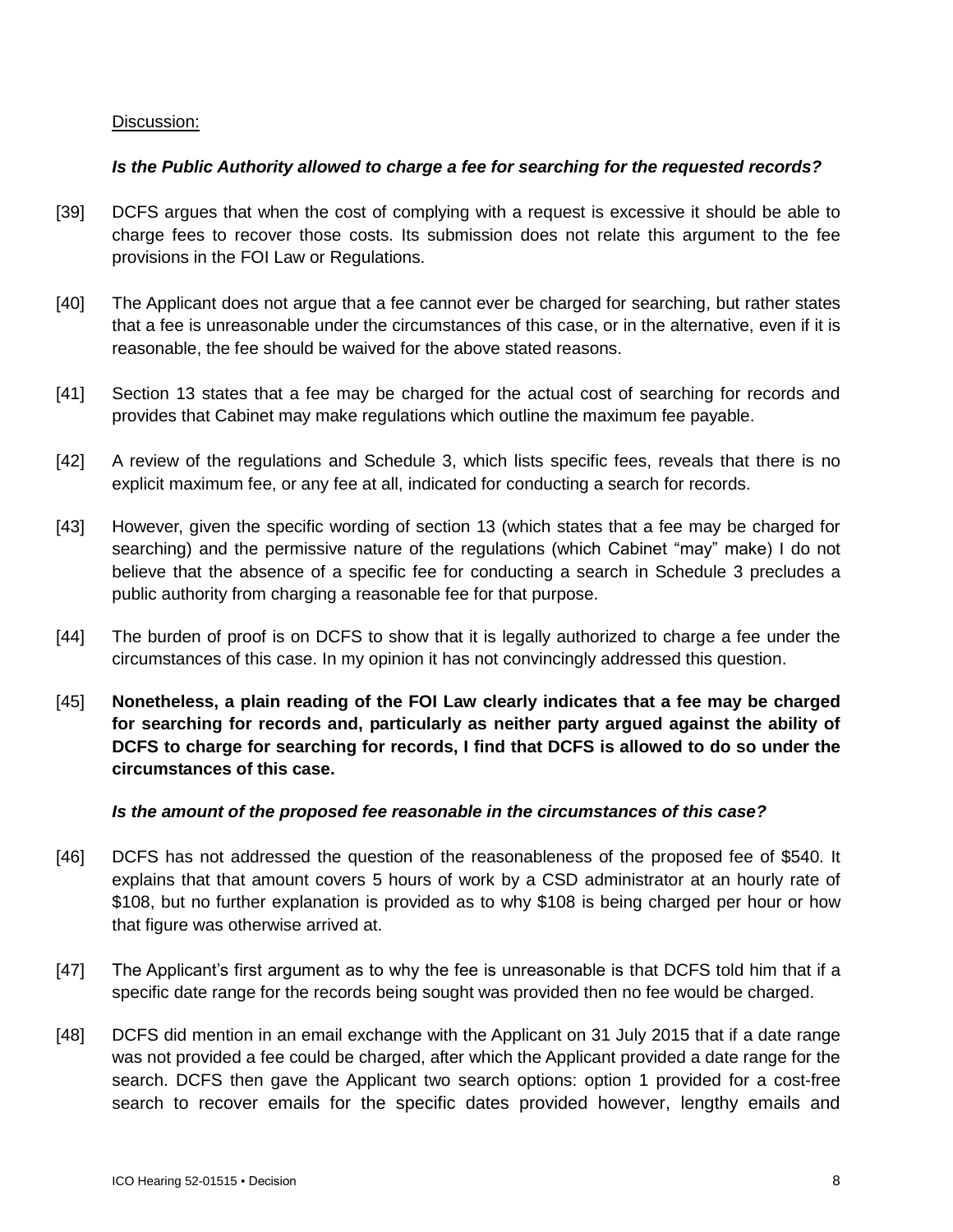deleted emails would not be recovered; option 2 provided for a much broader search which would incur a cost as this type of search would recover all emails, including lengthy and deleted ones. The Applicant chose option 1. When the three emails in question were not located the Applicant wanted a further search conducted which meant moving on to option 2.

- [49] DCFS argues that the Applicant's assertion that no fees would be charged if specific dates were provided is therefore not reasonable. He was clearly provided with two different search options, one where fees would be charged and one where fees would not be charged. He ended up choosing both options.
- [50] The Applicant's argument that the fee is unreasonable because he was told he would not be charged a fee if he provided specific dates is untenable under these circumstances. He was clearly given a choice and was given fair warning regarding the possibility that a fee may be charged if he chose option 2.
- [51] Section 13 requires that the fee to be charged must be reasonable and must not exceed the actual cost for searching. In stating that it must not exceed the actual cost the provision implies that the actual cost is the maximum chargeable. What is reasonable will be determined on the circumstances of each case.
- [52] As I wrote above, DCFS has not provided any detailed basis for the \$108 per hour fee, even though it carries the burden to show how and why this fee is reasonable. Without corroborating evidence I do not accept that the hourly rate of a CSD administrator is \$108.
- [53] In this case the Applicant is requesting DCFS to search its back-up systems for three emails which may have been deleted. I doubt that this is a standard exercise for DCFS or CSD. The search involves the specialized skills of CSD staff, which would not normally be within the skill set of an IM. Under the circumstances, and absence any other logical explanation, I believe a reasonable fee would be the exact hourly rate of the CSD administrator needed to conduct the search. For avoidance of doubt this means the regular hourly rate for that person's position on the Cayman Islands government salary scale, excluding pension and medical costs. For example, if the CSD administrator was on point 7 of salary scale grade L and made \$51,348 per year, then that person's hourly rate would be \$28.53 per hour. That hourly rate would then be multiplied by five hours which would be the fee that can be charged by DCFS.
- [54] **Based on the above I find that the fee being charged by DCFS is not reasonable and it should be recalculated taking into account the actual hourly rate of the CSD administrator who is tasked with the search. If CSD is unwilling or unable to recalculate the fee then DCFS may only pass on a fee to the applicant which reflects the actual hourly rate of the CSD administrator. Any additional costs charged by CSD must then be borne by DCFS.**

*Should the fee otherwise be waived pursuant to regulation 15(1)?*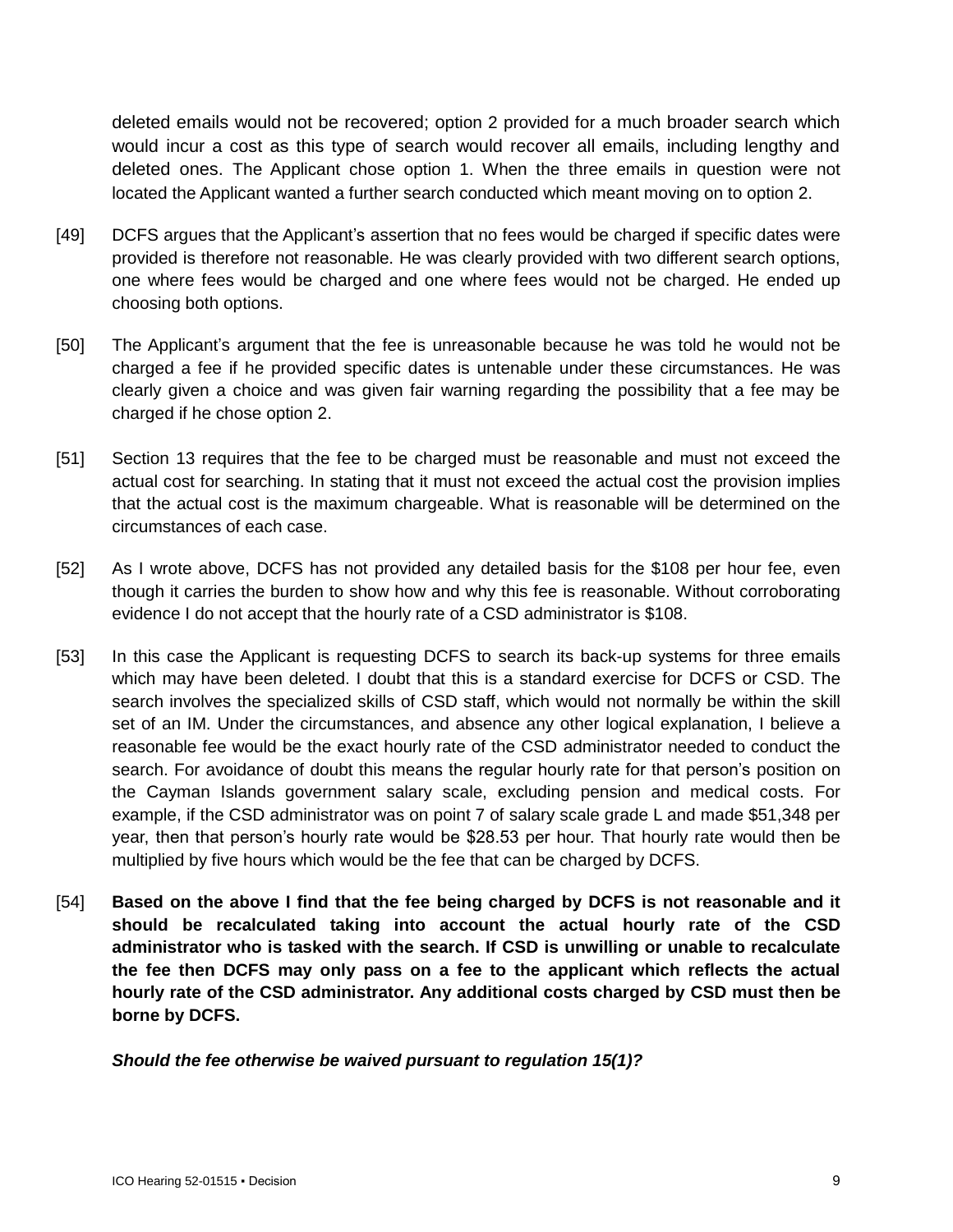- [55] Under regulation 15(1) a Chief Officer or IM has the authority to waive a fee if the applicant is of inadequate means, or for any other good reason.
- [56] DCFS explains that the fee which is at issue here is being charged by CSD in order to recover the costs for searching for records belonging to DCFS. DCFS states that it cannot waive the fee on CSD's behalf and so would have to absorb the fee itself if it felt that there was a good reason to waive the fee or if the Applicant was of inadequate means.
- [57] DCFS argues that the Applicant has not provided a justifiable reason for a fee waiver. I assume this means *inter alia* DCFS does not have evidence as to whether the Applicant is of inadequate means. In contradiction to this, the Applicant states that DCFS already has all the information it needs about his finances which were examined as part of a Social Inquiry Report. Unfortunately, neither the Applicant nor DCFS has supplied me with any concrete, up-to-date evidence regarding the Applicant's financial situation. Without information such as bank statements or letters which indicate the Applicant is receiving government social assistance, or other such evidence, I am unable to make a finding as to whether the Applicant is of inadequate means.
- [58] DCFS argues that the Applicant is already in possession of the records being sought so it sees no reason to waive the fee to search for a record already in the Applicant's possession. This seems reasonable, except that the Applicant is trying to confirm that the emails were received by DCFS and then deleted. The Applicant's copies of the emails do not show that. The Applicant also believes the production of the emails showing they were received by a social worker at DCFS will prove that a fraudulent Social Inquiry Report was submitted to the Grand Court. In addition, the Applicant alleges the deletion of the emails may indicate that "DCFS is harboring renegade social workers…". The Applicant also states that discriminatory policies and procedures of DCFS will be revealed if it can be shown the emails were deleted. The Applicant states that under these circumstances disclosure would be in the public interest.
- [59] The Applicant argues further that CSD provides IT services to the DCFS, which implies that searching for records under the FOI Law is one of the services it needs to provide routinely, and those costs should be absorbed by DCFS and not passed on to an applicant.
- [60] While I accept that the requested emails are not currently held by DCFS, the latter has not provided any explanation as to what may have happened to these emails.
- [61] DCFS agrees that costs passed on to it by CSD would need to be absorbed if DCFS wishes to to waive the fee. However, as the Applicant already has a copy of the requested records DCFS believes it is not reasonable that it should be expected to waive the fee just to conduct a search for a record that is already in the possession of the Applicant. I agree with DCFS on this point.
- [62] If the Applicant wishes to dispute the contents of the Social Inquiry Report the Applicant already possesses what appears to be good *prima facie* evidence that emails were sent to the social worker, and that at least one sentence in the Social Inquiry Report may be incorrect. On the basis of the emails in his possession the Applicant could request that the report be amended. If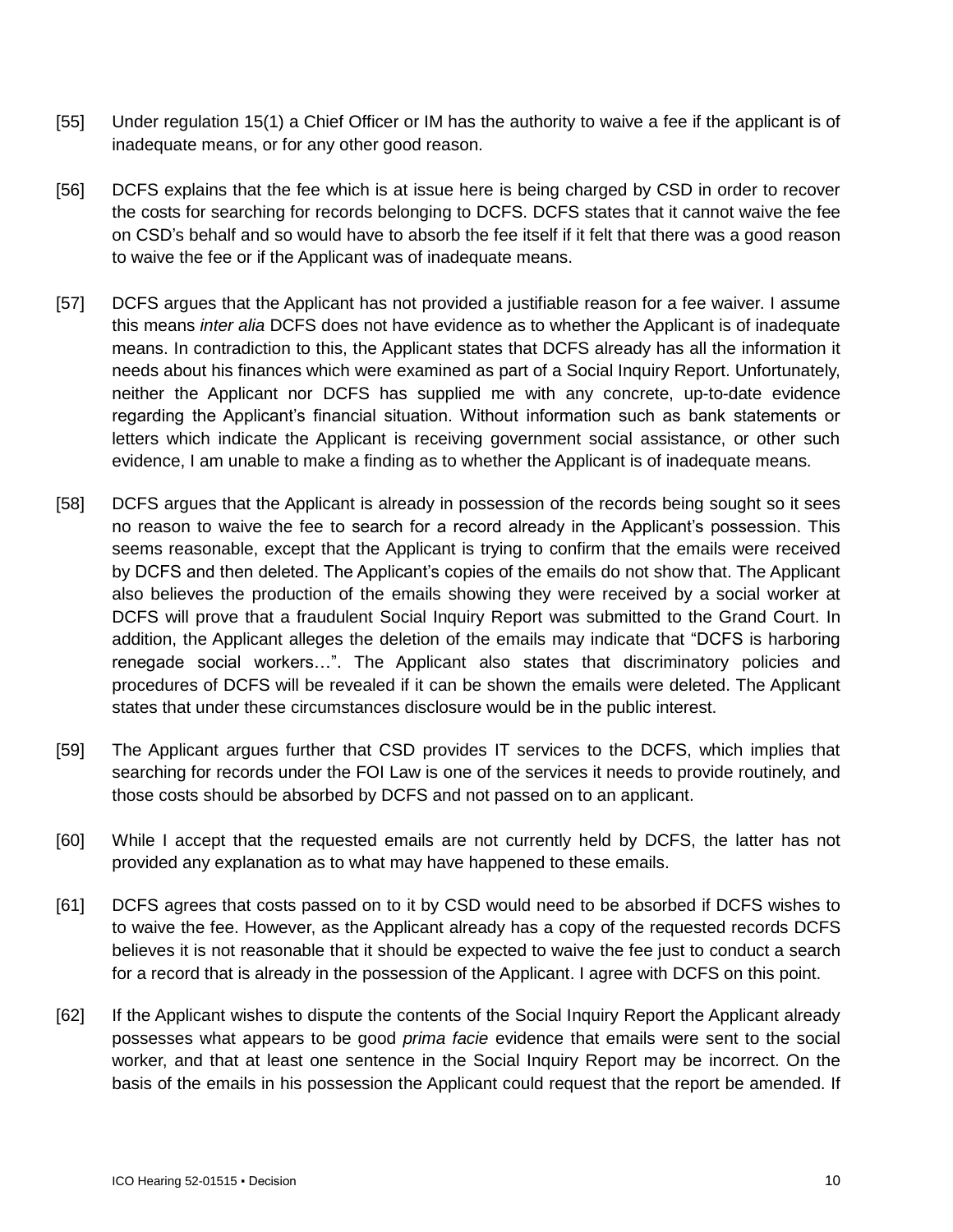the Applicant does so, DCFS must either agree to amend or annotate the report in accordance with sections 28-29.<sup>3</sup>

- [63] The question of the fee waiver is in my opinion not a matter of public interest, but rather a private interest of the Applicant. The requested emails relate to one sentence in a Social Inquiry Report which is 13 pages long. I am not convinced that evidence of one social worker deleting three emails, which appear to have only marginal bearing on a Social Inquiry Report related to a single family, would provide evidence that DCFS is "harboring renegade social workers" or that it has discriminatory policies and procedures, as alleged by the Applicant.
- [64] **Based on the above reasoning I find that there is no evidence before me that the fee should be waived because the Applicant is of inadequate means. I also find that there is no convincing evidence that there is any other good reason to waive the fees for searching for the requested records, on the basis outlined above.**

# **F. FINDINGS AND DECISION**

Under section 43(1) of the *Freedom of Information Law, 2007* I make the following findings and decision:

### **Findings and decision:**

For the reasons explained above, I find that DCFS is authorized to charge a fee for searching for the requested records. However, the fee they have proposed to the Applicant is not reasonable, and it needs to be recalculated. I also find that DCFS's decision not to waive the fee in this case was reasonable and should not be overturned.

Consequently, I require that DCFS, as soon as possible and no later than 45 days from the date of this Decision, i.e. by 2 June 2016, provide the Applicant with a new fee estimate which takes into account the actual costs of searching for the requested records on the basis explained above.

Pursuant to section 47 of the *Freedom of Information Law,* 2007, the Applicant or the relevant public body may within 45 days of the date of this Decision appeal to the Grand Court by way of a judicial review of this Decision.

If a judicial review is sought, I ask that a copy of the application for leave be sent to my Office immediately upon submission to the Court.

 3 See: Information Commissioner's Office *Hearing Decision 35-01213/01313 Ministry of Education, Employment and Gender Affairs* 14 March 2013